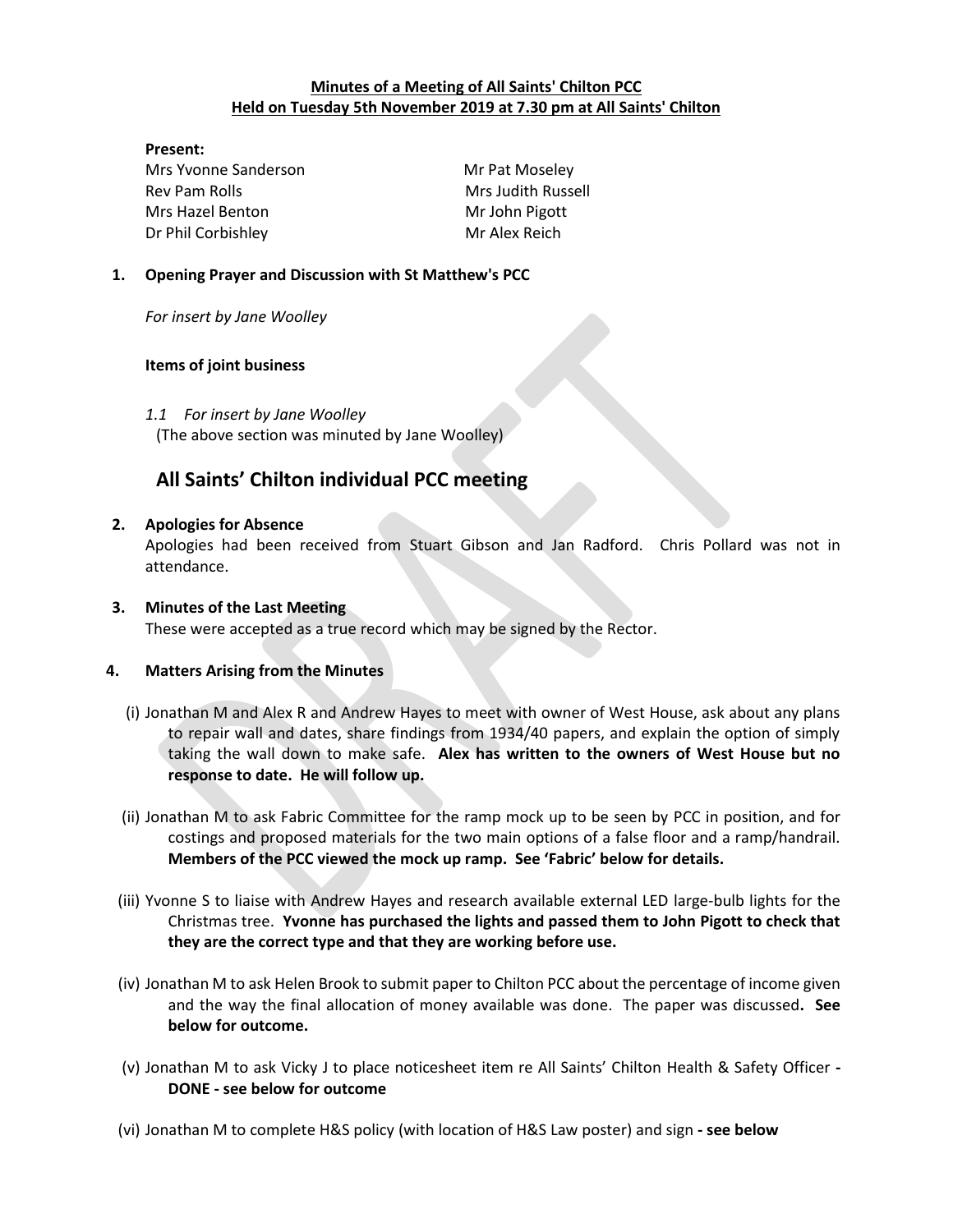(vii) Hazel B to contact SOFEA to check if they will take fresh produce following the harvest service. **Hazel sent two emails and telephoned twice but no replies were received before Harvest weekend so she dropped the query. Yvonne took the dry foods to Didcot Food Bank and was very impressed at the operation.**

#### **5. Decisions by Standing Committee (SC) - FOR NOTING**

Rector asked SC to authorise replacing the 15th December 4pm Carols by Candlelight service with a **Travelling Crib** service at the same day and time, starting and finishing at All Saints' Church.

Rector consulted SC about cancelling the 29th December 6.15pm service of **Evening Prayer**, but no change made to original plan after receiving a strong representation to keep it

## **6. Committee Reports**

## (i) **Fabric**

**Ramp -** Members of the PCC viewed the mock up of the ramp at the entrance door. A number of questions were asked to clarify what the ramp would be made of, how steep it would be, etc. The ramp will be made of metal with a covering to prevent it from being slippery. There will be a handrail similar to the rail at the step into the chancel against the wall to the left as you enter.

| <b>Resolution</b> | To ask Andrew Hayes to request a full specification in order to request a<br>faculty for the ramp and rail. |                 |               |             |  |
|-------------------|-------------------------------------------------------------------------------------------------------------|-----------------|---------------|-------------|--|
| <b>Proposed</b>   | <b>Seconded</b><br>Yvonne<br>Sanderson                                                                      | Hazel<br>Benton | <b>Passed</b> | Unanimously |  |

**Fabric Budget Request -** Paper outlining budget required for 2020 for Fabric works at All Saints'. PCC agreed that all the work listed needs to be done and the figures looked fair.

| <b>Resolution</b> | To approve the Fabric Budget request for inclusion in the 2020 overall<br>budget. |                      |                    |        |             |
|-------------------|-----------------------------------------------------------------------------------|----------------------|--------------------|--------|-------------|
| <b>Proposed</b>   |                                                                                   | Pam Rolls   Seconded | Phil<br>Corbishley | Passed | Unanimously |

**Sound and Vision System -** No paper or proposal received so discussion rolled over to next meeting.

#### (ii) **Finance**

**Missions Giving -** Following submission and discussion of the paper on Missions Giving,

#### **Two suggestions were made**

- **1) The Missions Giving amount should be paid at the beginning of the year.**
- **2) We should reduce the percentage payment to 10% (in line with Harwell and 'Tithe' giving which would help us to ensure payment is made.**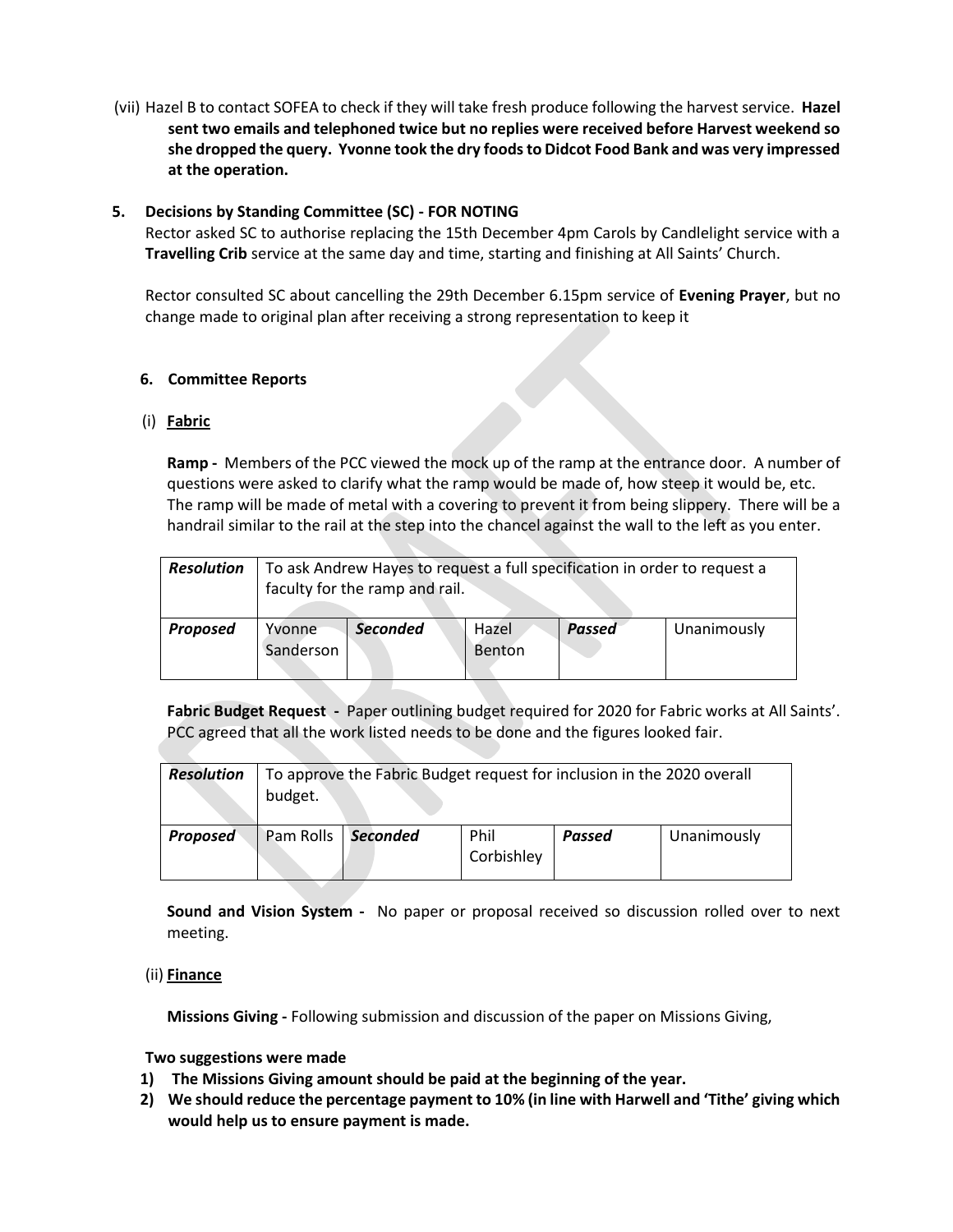| <b>Resolution</b> | To reduce the percentage payment to 10% and pay at the beginning of<br>the year. |                 |                |        |             |
|-------------------|----------------------------------------------------------------------------------|-----------------|----------------|--------|-------------|
| <b>Proposed</b>   | Alex<br>Reich                                                                    | <b>Seconded</b> | Pat<br>Moseley | Passed | Unanimously |

**Quarterly Accounts and Report** – Report noted. No questions or comments.

**Annual Budget Priorities** – As stated above, Mission Giving was discussed and agreed that the percentage amount should be reduced and paid at the beginning of the year. No other points raised.

## a) **Health & Safety**

**Officer -** To approve appointment of Andy Wells as Health & Safety Officer for All Saints', Chilton.

| <b>Resolution</b> | To approve appointment of Andy Wells as Health & Safety Officer for All<br>Saints', Chilton. |                 |                          |               |             |  |
|-------------------|----------------------------------------------------------------------------------------------|-----------------|--------------------------|---------------|-------------|--|
| Proposed          | John<br>Pigott                                                                               | <b>Seconded</b> | <b>Judith</b><br>Russell | <b>Passed</b> | Unanimously |  |

**Policy –** To modify the Health & Safety Policy to replace reference to H & S Law Poster display, to H & S Law leaflets given to employees.

| <b>Resolution</b> | To modify the Health & Safety Policy to replace reference to H & S Law<br>Poster display, to H & S Law leaflets given to employees. |          |            |        |             |
|-------------------|-------------------------------------------------------------------------------------------------------------------------------------|----------|------------|--------|-------------|
| <b>Proposed</b>   | Hazel<br>Benton                                                                                                                     | Seconded | Alex Reich | Passed | Unanimously |

#### **6. Services and Seasonal**

1st December - Toy Service

15<sup>th</sup> December 4:00pm Travelling Crib

15<sup>th</sup> December 6:30pm Carol Service with Mince Pies and Mulled Wine

16<sup>th</sup> December 6:30pm Village Carol Singing followed by refreshments kindly provided by Pat & Heather Moseley.

18<sup>th</sup> December 8:00pm Carol Singing in The Rose & Crown

12<sup>th</sup> April 2020 Easter Sunday Pebbles Family Service

#### **7. Any Other Business**

There was no other business